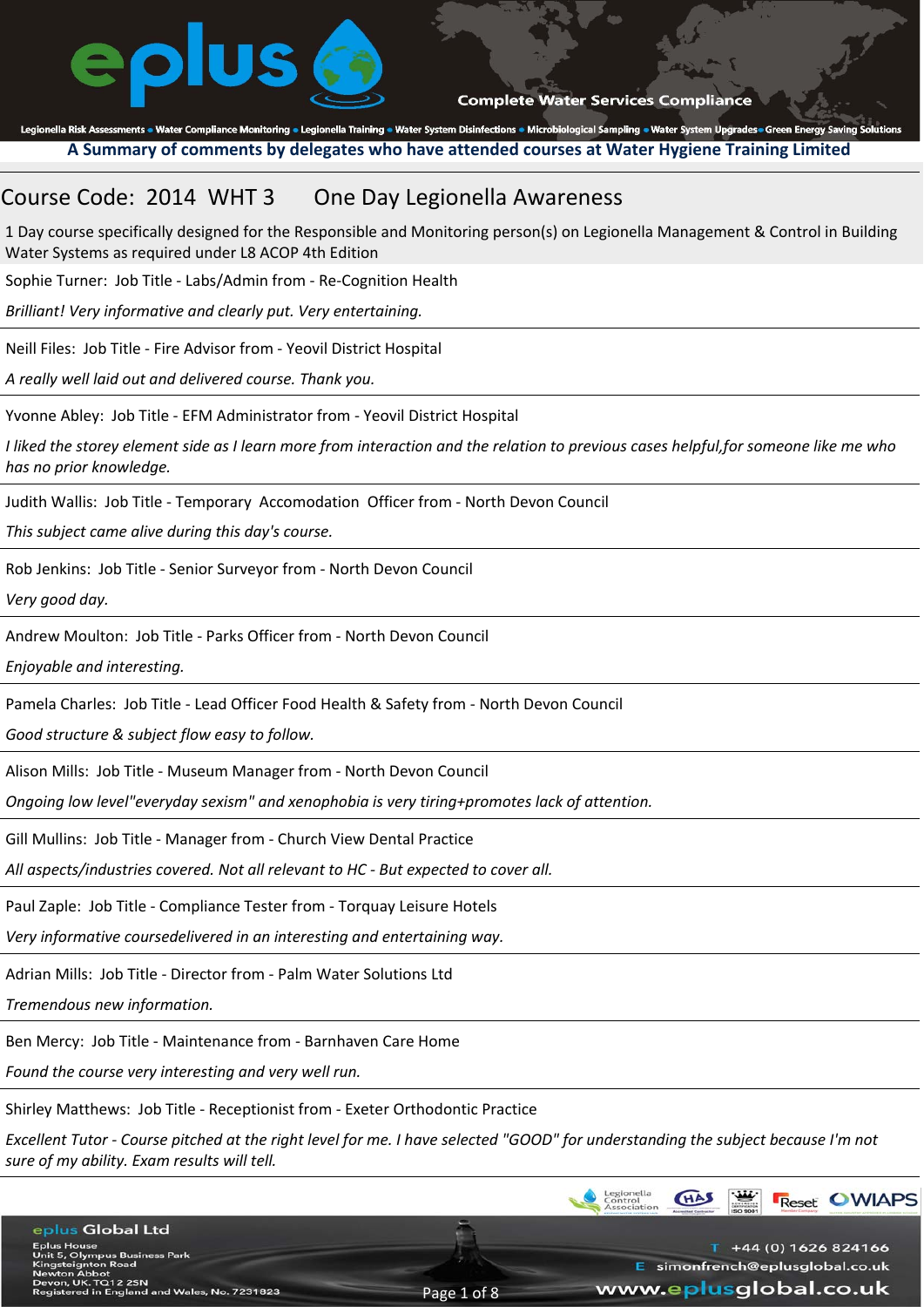# **olus**

**Complete Water Services Compliance** 

Legionella Risk Assessments . Water Compliance Monitoring . Legionella Training . Water System Disinfections . Microbiological Sampling . Water System Upgrades Green Energy Saving Solutions **A Summary of comments by delegates who have attended courses at Water Hygiene Training Limited**

Lillie Shaw: Job Title ‐ F&B Team (Hoburne) from ‐ Hoburne Limited

*Great sense of humour. Simon knows his stuff.*

Stephen Robinson: Job Title ‐ Maintenance Manager (Hoburne Naish) from ‐ Hoburne Limited

*Very clear and interesting. Simon made this interesting.*

Paul Thomas: Job Title ‐ Facilities Engineer from ‐ ReNeuron Ltd

*Highly enjoyable and engaging.*

Abigail Lomas: Job Title ‐ Practice Manager from ‐ May House Dental Practice

*Second half especially useful with practicalities of monitoring etc.*

Jo‐Anne Callow: Job Title ‐ Headteacher from ‐ An Daras MAT

*Very informative.*

Will Hermon: Job Title ‐ CEO from ‐ An Daras MAT

*All good. Very informative.*

Chris Conners: Job Title ‐ Executive Headteacher from ‐ Tavistock Church School Federation

*Thank you for the informative course.*

Jonathan Stones: Job Title ‐ AHRC Works from ‐ Dartmoor National Park Authority

*Simon really knows his subject and gives plenty of examples to demonstrate points.*

Joseph Barnowski: Job Title ‐ Caretaker from ‐ Michaelmores LLP

*Very informative.*

Joanne Anderson: Job Title ‐ Practice Manager from ‐ Spicer Road Dental Practice

*Well presented course with good content.*

Esme Wakefield: Job Title ‐ Assistant Surveyor from ‐ Somerset Care

*Very interesting.*

John Garrigan: Job Title ‐ H&S from ‐ Link Acadamy

*Great communicator, very well put.*

Jay Burley: Job Title ‐ Maintenance/Projects from ‐ Torbay Leisure Hotels

*Nice geezer.*

Jo Louis: Job Title ‐ Leisure Manager from ‐ LED Leisure Management Ltd

*Thanks.*

Simon Findel‐Hawkins: Job Title ‐ Leisure Manager from ‐ LED Leisure Management Ltd

*Good pace and visuals.*

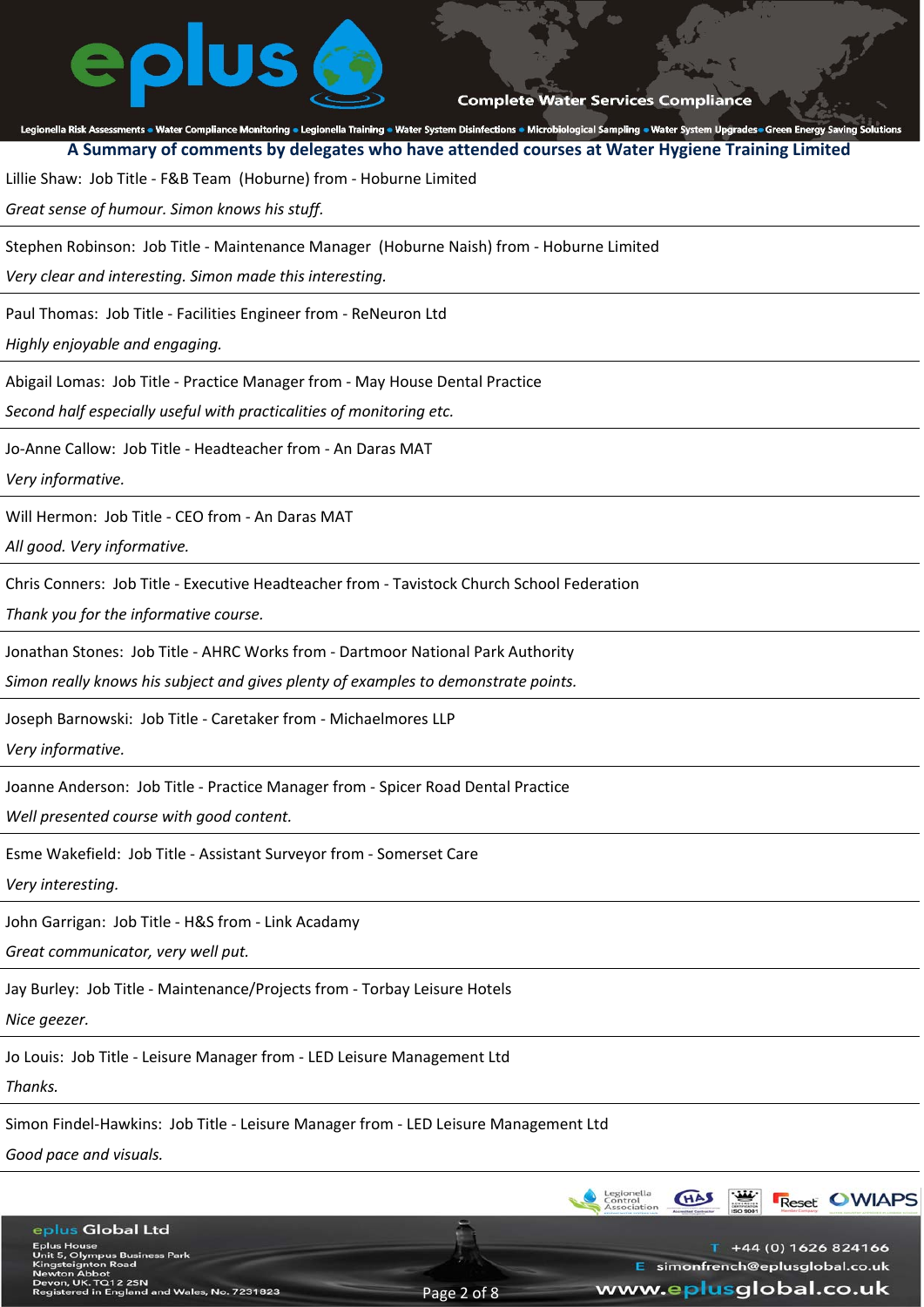Legionella Risk Assessments . Water Compliance Monitoring . Legionella Training . Water System Disinfections . Microbiological Sampling . Water System Upgrades Green Energy Saving Solutions **A Summary of comments by delegates who have attended courses at Water Hygiene Training Limited**

Edward Hamblett: Job Title ‐ Leisure Manager from ‐ LED Leisure Management Ltd

*Very useful.*

Marcus Allen: Job Title ‐ Area Manager from ‐ LED Leisure Management Ltd

*Thanks Simon*

Peter Binks: Job Title ‐ Leisure Manager from ‐ LED Leisure Management Ltd

*Entertaining and knowledgable delivery of a complicated and worrying subject. Enjoyed the horror and other stories.*

Andrew Dare: Job Title ‐ Area Manager from ‐ LED Leisure Management Ltd

*Brilliant Course. Simon was a great tutor.*

Graham Cossey: Job Title ‐ Caretaker from ‐ Wilcombe School / Primary Academy Trust

*Delivered training in an interesting way. I learnt lots of things. Simon was an easy‐going tutor who made me feel welcome. Interested in getting one of the shower heads.*

Nichola Short: Job Title ‐ Golf Club Manager from ‐ Hoburne Ltd

*Learnt so much from today, well presented.*

Derek Jones: Job Title ‐ Operations Manager from ‐ Hoburne Ltd

*Well worth knowing, everyone should have an understanding of Legionella. The course makes you think.*

Richard Reynolds: Job Title ‐ Site Forman from ‐ Skanska

*A real eye opener on Legionella.*

Gerli Anderson: Job Title ‐ Dental Nurse from ‐ Whyte House Dental Practice

*Interesting and engaging. Very informative.*

Emily Bland: Job Title ‐ PPM Administrator from ‐ Skanska

*Wasn't dissapointed, enjoyable from the start & thoroughly entertaining through out. Hope to persuade more of our company to come and experience the training as its been hugely beneficial to me. Highly recommend it.*

William Kindell: Job Title ‐ Fridge Engineer from ‐ Space Engineering Services

*Very good.*

Andrew Powell: Job Title ‐ Senior Estates Lead from ‐ Devon Partnership NHS Trust

*Well put together, made the subject interesting.*

Jonathan Watson: Job Title ‐ Estates Officer from ‐ RD&E Community Estates

*Clearer pictures and even more focused on UK rather than USA.*

Kari Young: Job Title ‐ Accounts/Admin Lead from ‐ RD&E Community Estates

*Found it very interesting and explained in a manor I understood as I work in admin. This was a great help to me.*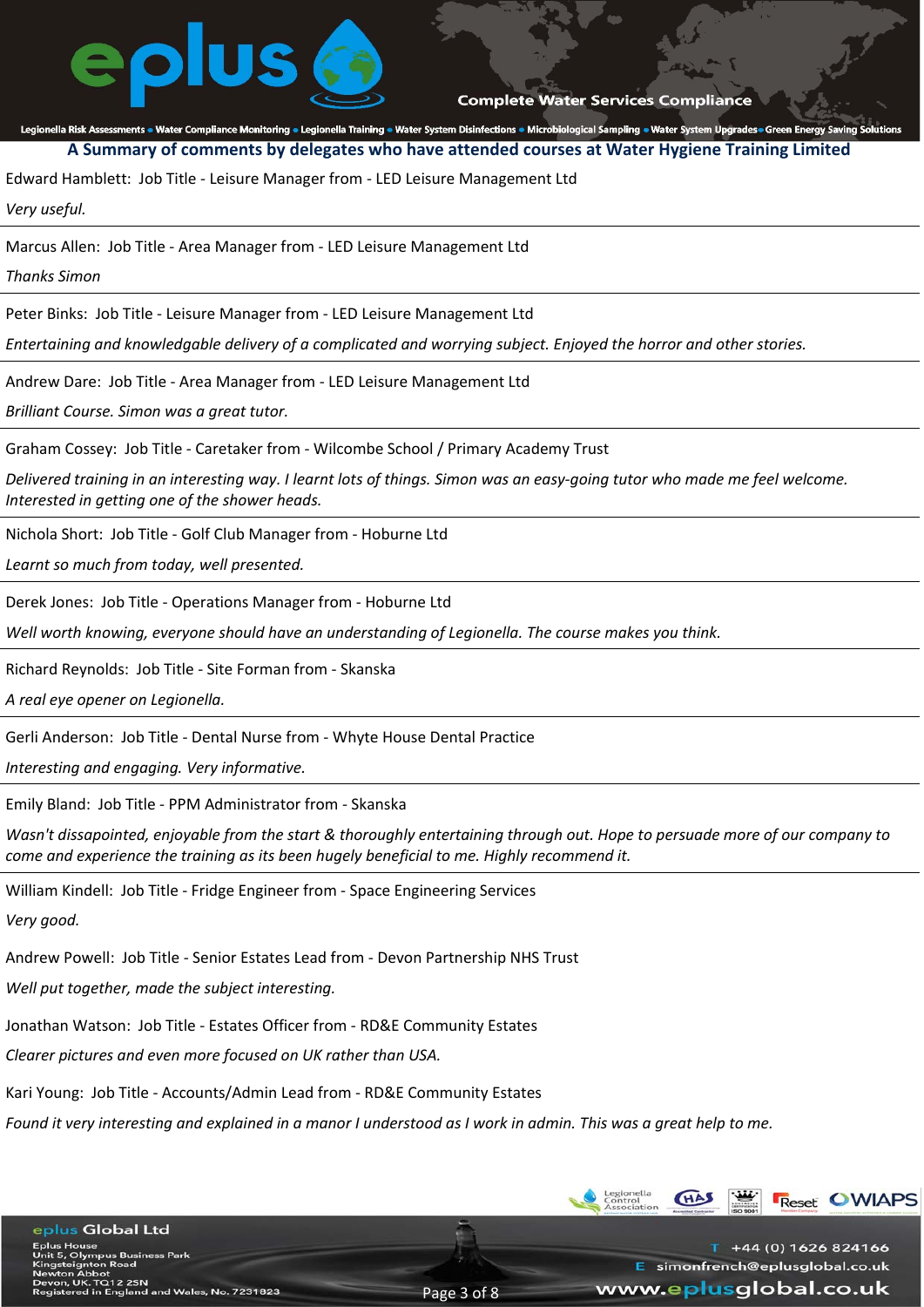# eplus

**Complete Water Services Compliance** 

Legionella Risk Assessments . Water Compliance Monitoring . Legionella Training . Water System Disinfections . Microbiological Sampling . Water System Upgrades Green Energy Saving Solutions **A Summary of comments by delegates who have attended courses at Water Hygiene Training Limited** Barry Lougher: Job Title ‐ Engineering Facility Manager from ‐ Reneuron *Knowledgable, friendly and accomodating.* Gregg Payne: Job Title ‐ Maintenance Supervisor from ‐ TLH Leisure Resort *Very good.* Jason Glover: Job Title ‐ M&E Engineer from ‐ Sisk Rail *Good all round course.* Bob Lawrence: Job Title ‐ General Manager from ‐ Hoburne Ltd *Yes‐ He actually is older than me.* Tim Allen: Job Title ‐ Administrator from ‐ Eplus Global Ltd

*A very informative course. Good mix of humour and information.*

Alan Lockyear: Job Title ‐ Estates Assistant from ‐ Hospiscare

*Very well presented.*

Kim Haynes: Job Title ‐ Houskeeping Supervisor from ‐ Hoburne Ltd

*Not enough time for the exam. Apart from that a very good course.*

Samuel Hanson: Job Title ‐ Leisure Manager from ‐ Aria Resorts

*Great tutor.*

Gordon Muldoon: Job Title ‐ Maintenance from ‐ Exeter Golf & Country Club

*Excellent.*

Beth Patchett: Job Title ‐ Aministrator from ‐ Eplus Global Ltd

*Very informative and a great refresher for me.*

Rebecca Brown: Job Title ‐ Office Administrator from ‐ Eplus Global Ltd

*Simon presented the course really well. He has an amazing amount of knowledge and really helped us to understand.*

Lisa Ambrose: Job Title ‐ SBM from ‐ Evercreech & Lovington Primary School

*Fabulous!*

Warren Goodridge: Job Title ‐ General Manager from ‐ South West Holiday Parks

*Great pace and made it enjoyable. Thank you.*

Eleanor McDermid: Job Title ‐ Administrator from ‐ Eplus Global Ltd

*Very informative & good stories to back up the information.*

Kyri Kyriacou: Job Title ‐ Deputy Manager from ‐ South Devon Rural

*Excellent delivery. Informative, friendly & approachable.*

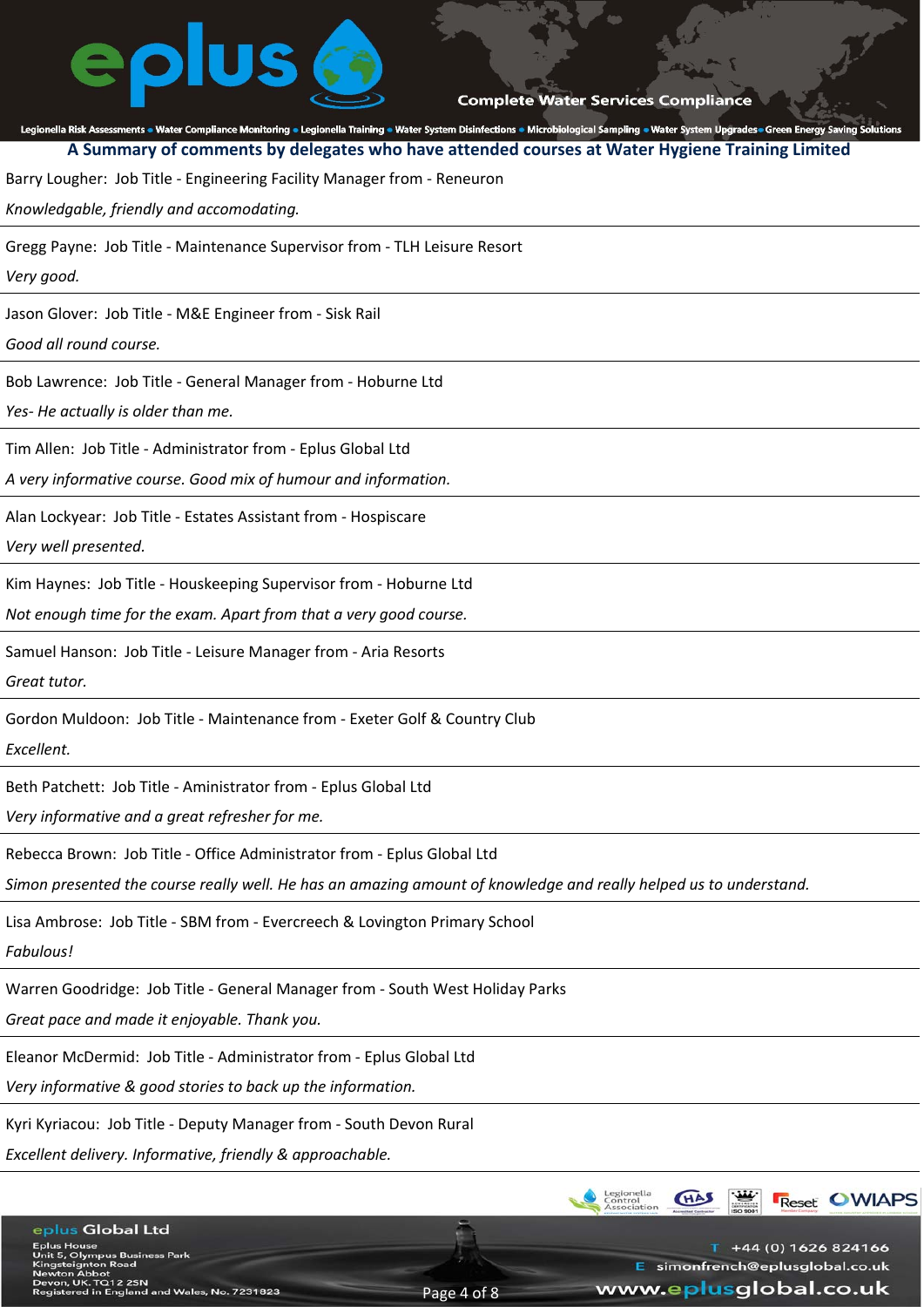# plus

### **Complete Water Services Compliance**

Legionella Risk Assessments . Water Compliance Monitoring . Legionella Training . Water System Disinfections . Microbiological Sampling . Water System Upgrades Green Energy Saving Solutions **A Summary of comments by delegates who have attended courses at Water Hygiene Training Limited**

Mark Johnson: Job Title ‐ Estates Officer from ‐ Devon Partnership NHS Trust

*Enjoyed the course, learned a lot. Good fun.*

Karen Ely: Job Title ‐ Site & Facilities Co‐Ordinator from ‐ Torquay Girls Grammer School

*An excellent course very well conducted and easy for even a novice to understand.*

Spencer Kendall: Job Title ‐ General Manager from ‐ Aria Resorts

*Well delivered with expertise, humour and knowledge.*

Graham Cossey: Job Title ‐ Caretaker from ‐ Wilcombe Primary School

*Simon provided an enjoyable training lesson and very informative.*

Louis Warley: Job Title ‐ Leisure Assistant from ‐ Aria Resorts

*Simon was brilliant.*

Jack Murphy: Job Title ‐ Premises Manager from ‐ Bath & Wells Multi Academy Trust

*Informative & humorous presentation.*

Adam Buckrell: Job Title ‐ Maintenance from ‐ Aria Resorts

*Great tutor.*

Jed Pelosi: Job Title ‐ Hot Tub Technician from ‐ Aria Resorts

*Legend of a tutor.*

Tyler Kent: Job Title ‐ Houskeeping Porter from ‐ Retallack Resort & Spa

*Made the coursevery fun to take part in.*

Stephen Beauregard: Job Title ‐ Area Supervisor from ‐ Devon Norse

*Good course nto take in and well presented.*

Stuart Medland: Job Title ‐ Area Mobile from ‐ Devon Norse

*Good engaging and interactive presentation, very good tutor.*

Ian Smith: Job Title ‐ Maintenance Operative from ‐ Hospicecare

*Great introduction to Legionella.*

eplus Global Ltd

louse<br>Olympus Business Park<br>¤ignton Road

rgmon Road<br>| Abbot<br>UK. TQ12 2SN<br>red in England and Wales, No. 7231823

Desmond Gardiner: Job Title ‐ Cleaner/Maintenance from ‐ Hospiscare

*Thank you for the course and the comprehensive information which was delivered so effectivly by Simon. Really enjoyed the day and enthused.*

Paul Stevenson: Job Title ‐ Handyman from ‐ Hospiscare

*Very knowledgableand put across a very interesting and informative way.*

**Reset OWIAPS**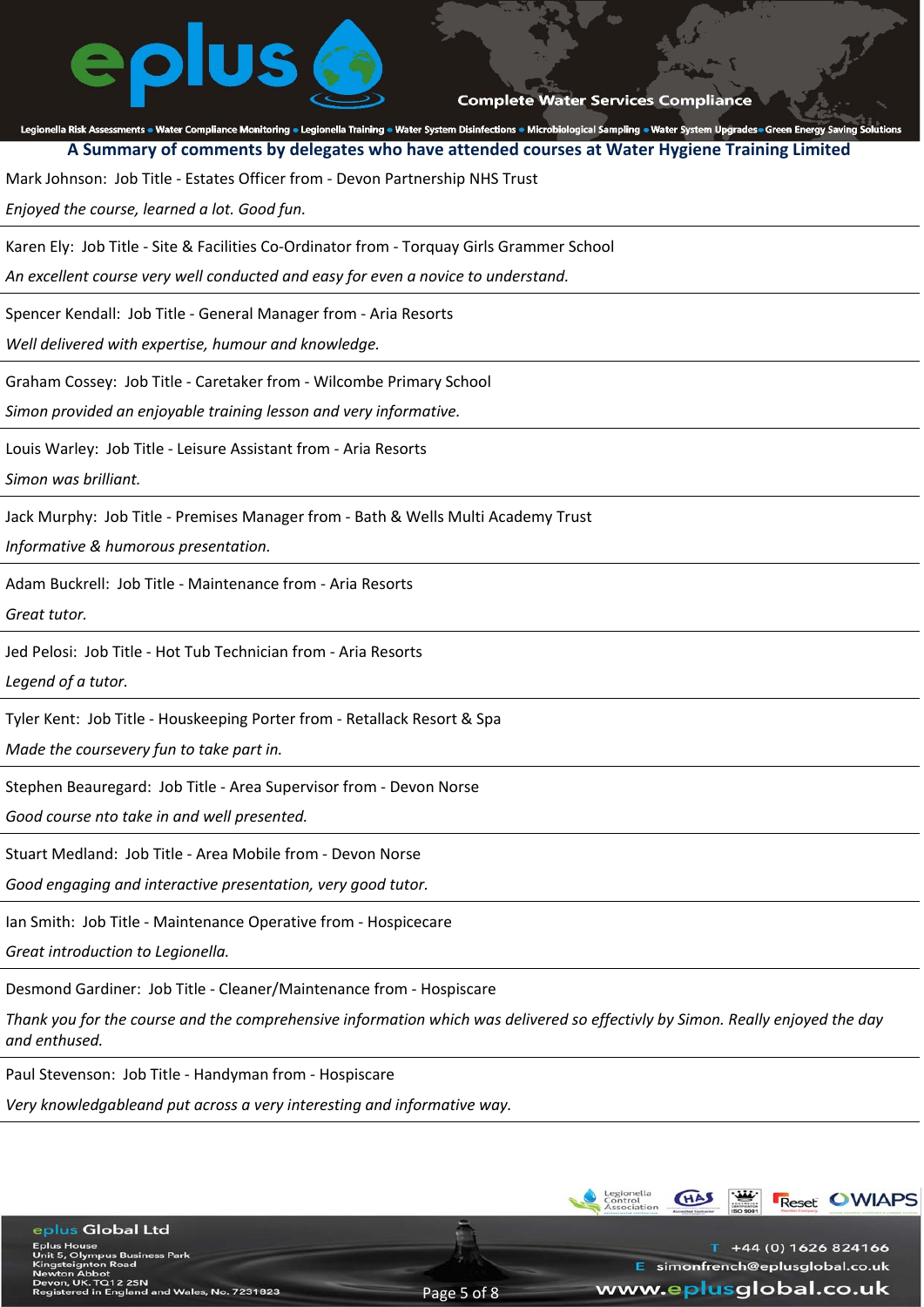# plus

**Complete Water Services Compliance** 

### Legionella Risk Assessments . Water Compliance Monitoring . Legionella Training . Water System Disinfections . Microbiological Sampling . Water System Upgrades Green Energy Saving Solutions

**A Summary of comments by delegates who have attended courses at Water Hygiene Training Limited**

Kimberley Douglas: Job Title ‐ PPM Co‐Ordinator from ‐ Sherwoods

*Very good day of training.*

Sam King: Job Title ‐ Deputy Estates Manager from ‐ Stallcombe House

*Very knowledgable ‐ Learnt a lot, thank you.*

Warren Stowe: Job Title ‐ Commercial Manager from ‐ Aria Resorts

*Easy to understand and enjoyable.*

Anthony Vaughan: Job Title ‐ Principal Dentist from ‐ The Rock Dental Practice

*Some salad (safely washed) as well at lunch time would be good.*

Elizabeth Lewis: Job Title ‐ Claims Manager from ‐ Claims Consortium Group

*Lot of information in the pack. Need to digest how it relates to the subject which is difficult to do in a day.*

Hannah Evans: Job Title ‐ Cliam Handler from ‐ Claims Consortium Group

*Would like more time to write down certain info from slides for future reference.*

Cathlin Alexander: Job Title ‐ Office Administrator from ‐ Eplus Global LTD

*Very knowledgeable, interesting and funny. I understand a lot more than I did before.*

Luke Hall: Job Title ‐ Office Adminstrator from ‐ Eplus Global Ltd

*Lots of information. Knows his stuff.*

Andy Middlehurst: Job Title ‐ Federation Premises Manager from ‐ Elmwood &Penrose Federation

*Excellent presentation, easy listening, fantastic knowledge.*

Neil Smith: Job Title ‐ Housekeeping Manager from ‐ Hoburne Ltd

*I have put in a good coment as I'm dislexic so it takes longer to understand anything I am learning.*

Claire Ashton: Job Title ‐ Head Dental Nurse from ‐ Spicer Road Dental Practice

*Learnt a lot from the course today. Had a clearer understanding of monitoring and testing. Very well presented and an excellent tutor who made legionella interesting.*

Page 6 of 8

Nick Smith: Job Title ‐ General Manager from ‐ Hoburne Ltd

*Food cold by the time morning session ended. Room cold plus drafts by air con.*

Carole Chamberlain: Job Title ‐ Health and Safety Officer from ‐ Claims Consortium Group

*Have fully understood the implications of legionella testing etc.*

Rebecca Blight: Job Title ‐ Dental Nurse from ‐ The Rock Dental Practice

*Course presented very well.*

eplus Global Ltd

House<br>Olympus Business Park<br>eignton Road<br><sub>1</sub>, UK. TQ12 2SN<br>ered in England and Wales, No. 7231823

+44 (0) 1626 824166 E simonfrench@eplusglobal.co.uk www.eplusglobal.co.uk

**Reset OWIAPS**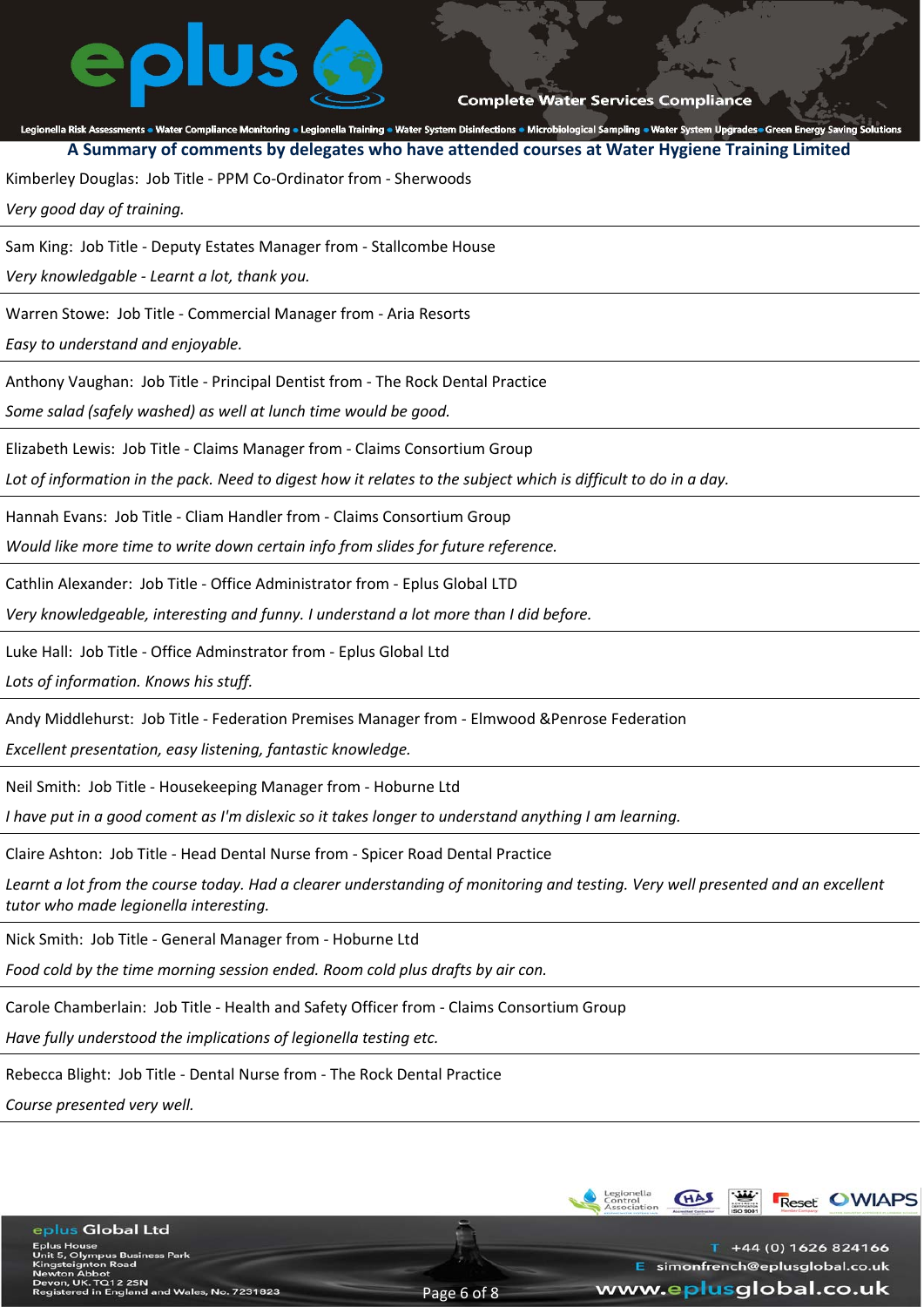## Legionella Risk Assessments . Water Compliance Monitoring . Legionella Training . Water System Disinfections . Microbiological Sampling . Water System Upgrades Green Energy Saving Solutions **A Summary of comments by delegates who have attended courses at Water Hygiene Training Limited** Richard Lillington: Job Title ‐ Housekeeping Warden from ‐ Hoburne Naish *Everybody needs to know this! Thanks for great information.* Louie Landesmann: Job Title ‐ Office Administration from ‐ Eplus Global Ltd *Very engaging* Shannon Fawden: Job Title ‐ Office Administrator from ‐ Eplus Global Ltd *Legionella very important.* Maura Furber: Job Title ‐ Headteacher from ‐ An Daras MAT *Good engagement stratergies.* Ray Bater: Job Title ‐ Show Ground Manager from ‐ Devon County Agricultural Association *Very well presented & knowledgable. Well done!* Leo Scanlon: Job Title ‐ Manager from ‐ Alliance House Foundation *Really liked the info and way we were shown ‐ Many Thanks.* Mark Bonning: Job Title ‐ Engineer from ‐ D&K Facilities Maintenance Ltd *Very enlightning and interesting course.* Sophie Shanks: Job Title ‐ Office Manager from ‐ D&K Facilities Maintenance Ltd *Explains all in great detail but in a way it is easly understandable.* Kimberley Croft: Job Title ‐ Warden/Team Manager from ‐ Hoburne Ltd

*Well presented at a good pace for understanding.*

eplus Global Ltd

louse<br>Olympus Business Park<br>eignton Road<br>a Abbot

## Course Code: EPG PA01 One Day Pseudomonas Awareness

One Day Awareness and Management of Pseudomonas Risk in Building Water Systems Helen Tingley: Job Title ‐ Infection Control Nurse from ‐ East Sussex Healthcare Trust *Further information regarding cleaning of taps would be usefull and to expand best practice advice clinicle.* Lisa Arnold: Job Title ‐ Registered Nurse from ‐ East Sussesx Healthcare Trust *Indepth presentation, but made it enjoyable, kept our intrest and answered all questions well.* Lisa Redmond: Job Title ‐ Senior Infection Control Nurse from ‐ East Sussex Healthcare Trust *Entertaining which helped with concentration. The day flew by. Good course reference manual.* Diana Mercado: Job Title ‐ Senior Staff Nurse from ‐ East Sussesx Healthcare Trust *He made the training very intresting and useful to NHS. Well done. Thanks*